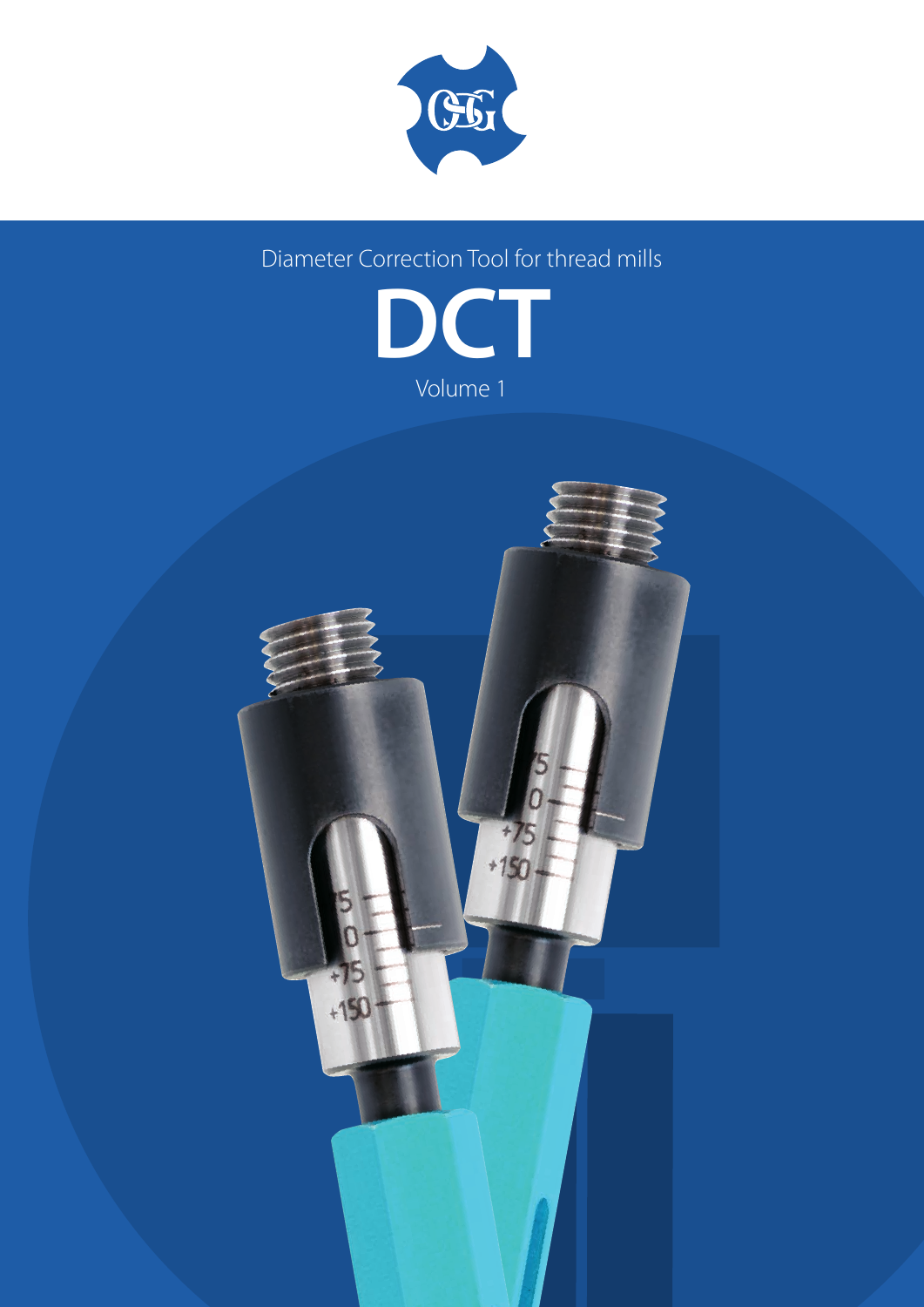$+150$ 

**2**

**1** Reduce setup & machining time RPRG values are indicated on tool shank manufactured from November 2014. Now possible to reduce the checking and correction simply by entering the RPRG value.

### 2 Scale sleeve

Measurable range 100% ~ 50% tolerance of thread size (6H)

**7 positions on the reading scale 3** With an attached reading scale, the effective diameter's position can be confirmed at a glance.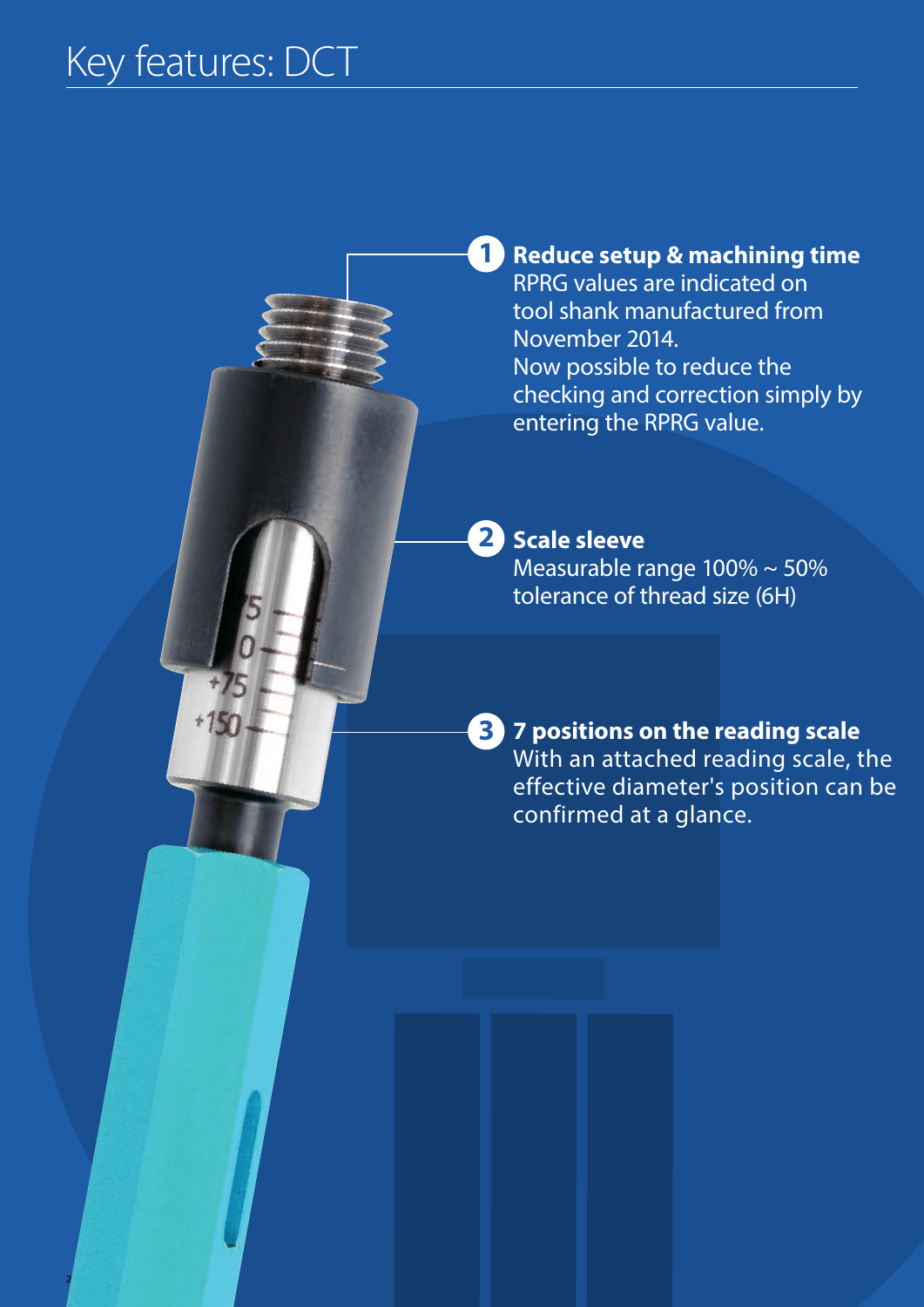## **Key features & benefits DCT**

### **1 Reduce setup & machining time**

The internal thread effective diameter, which used to be difficult to determine, can now be measured with readable values.



## **2** Scale sleeve

The DCT is made up of three components – the thread plug, scale sleeve and bolt for fixing the position. Measurable range from 100% ~ -50% tolerance of thread size (6H); with 7 positions on the reading scale.



#### **Measuring method 3**



\* The reading value should be used as reference only. To inspect the screw thread please use the limit gauge (refer to p.6).

\* Depending on work environment this product may not be applicable.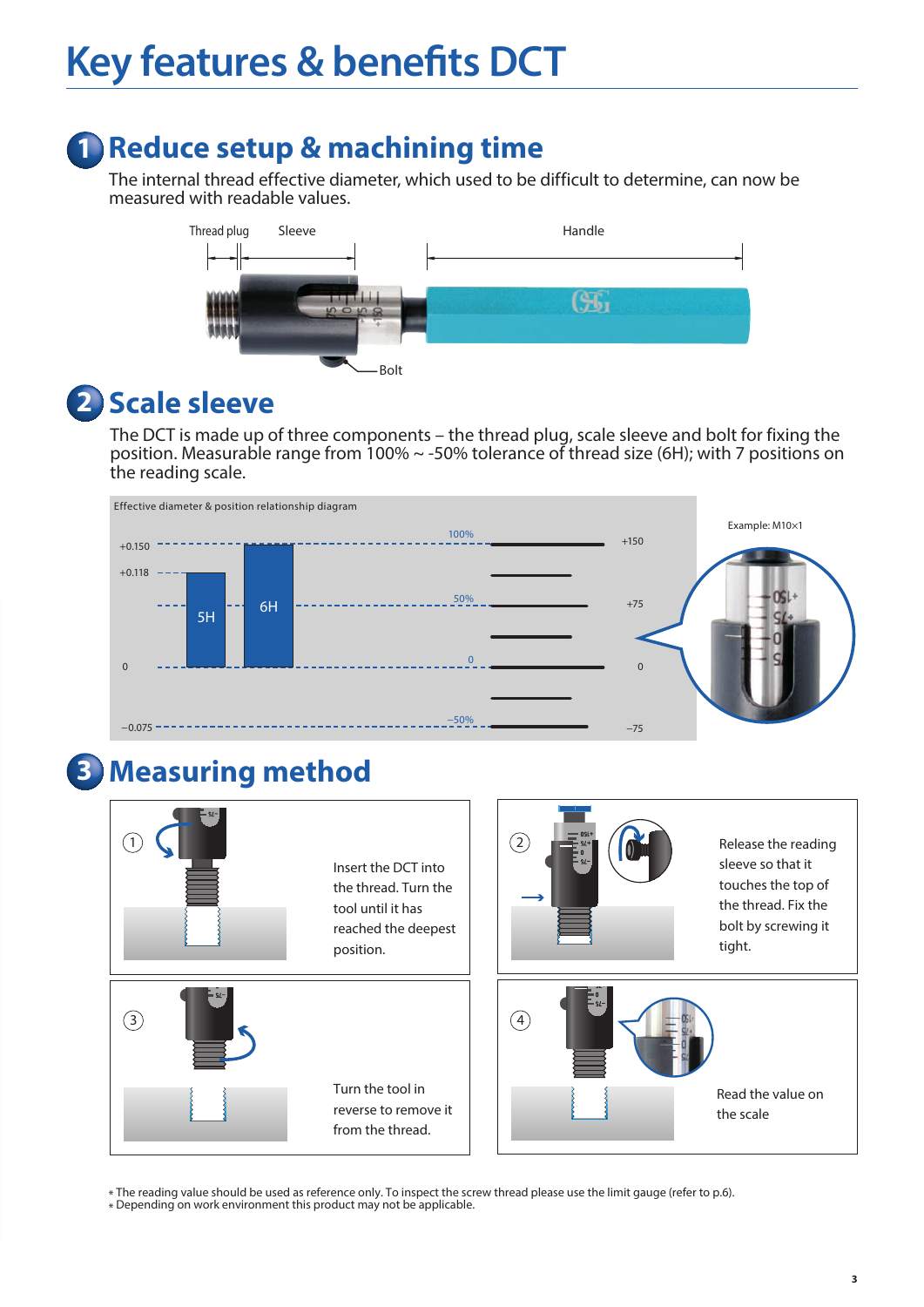### **for 6H with scale**



Sleeve Dia. **With the Company of the Company of the Company of the Company of the Company of the Company of the Company of the Company of the Company of the Company of the Company of the Company of the Company of the Compa** 

 $\mathfrak{E}$ 

| EDP     |                |            | <b>Thread Size</b> |                          |                  |         | Measurable depth (mm) in blind hole | Sleeve Dia. | Price |
|---------|----------------|------------|--------------------|--------------------------|------------------|---------|-------------------------------------|-------------|-------|
| 9342000 | M <sub>6</sub> | $\times$ 1 |                    | $\qquad \qquad -$        | $1.5\quad D$     | 9       | $\thicksim$                         | Ø13         |       |
| 9342001 | M8             |            | $\times$ 1.25      | $\overline{\phantom{a}}$ | $1.5\quad D$     | 12      | $\sim$                              | Ø13         |       |
| 9342002 | M <sub>8</sub> | $\times$ 1 |                    | $\sim$                   | $1.5\quad D$     | 12      | $\thicksim$                         | Ø13         |       |
| 9342003 | M10            |            | $\times$ 1.5       | $\overline{\phantom{0}}$ | 1.2 <sub>D</sub> | 12      | $\sim$                              | Ø15         |       |
| 9342004 | M10            |            | $\times$ 1         | $ \,$                    | 1.2 <sub>D</sub> | 12      | $\sim$                              | Ø15         |       |
| 9342005 | M12            |            | $\times$ 1.75      | $\overline{\phantom{a}}$ | 1.2 <sub>D</sub> |         | $14.4 -$                            | Ø17         |       |
| 9342006 | M12            |            | $\times$ 1.5       | $\overline{\phantom{a}}$ | 1.2 <sub>D</sub> |         | $14.4 -$                            | Ø17         |       |
| 9342007 | M12            |            | $\times$ 1.25      | $\overline{\phantom{0}}$ | 1.2 <sub>D</sub> |         | $14.4 -$                            | Ø17         |       |
| 9342008 | M14            |            | $\times$ 2         | $-$                      | 1.2 <sub>D</sub> |         | 16.8 $\sim$                         | Ø19         |       |
| 9342009 | M14            |            | $\times$ 1.5       | $\overline{\phantom{a}}$ | 1.2 <sub>D</sub> |         | 16.8 $\sim$                         | Ø19         |       |
| 9342010 | M14            | $\times$ 1 |                    | $\overline{\phantom{0}}$ | 1.2 <sub>D</sub> | 16.8    | $\thicksim$                         | Ø19         |       |
| 9342011 | M16            |            | $\times$ 2         | $\overline{\phantom{0}}$ | $1$ D            | 16      | $\sim$                              | Ø21         |       |
| 9342012 | M16            |            | $\times$ 1.5       | $\overline{\phantom{0}}$ | $\blacksquare$   | D<br>16 | $\sim$                              | Ø21         |       |
| 9342013 | M18            |            | $\times$ 2.5       | $\overline{\phantom{0}}$ | $\overline{1}$   | 18<br>D | $\sim$                              | Ø23         |       |
| 9342014 | M18            |            | $\times$ 1.5       | $\overline{\phantom{0}}$ | $\mathbf{1}$     | 18<br>D | $\sim$                              | Ø23         |       |
| 9342015 | M20            |            | $\times$ 2.5       | $\qquad \qquad -$        | $\overline{1}$   | 20<br>D | $\thicksim$                         | Ø25         |       |
| 9342016 | M20            |            | $\times$ 1.5       |                          | $\mathbf{1}$     | D<br>20 | $\sim$                              | Ø25         |       |
| 9342017 | M24            |            | $\times$ 3         | $\overline{\phantom{a}}$ | 1                | D<br>24 | $\thicksim$                         | Ø29         |       |

1) Customization is required for chamfer exceeding thread size + 1 mm and counterboring applications with a diameter less than the scale sleeve.

2) Accommodates 5H, 2 and 1 classes of fit.

### **■ DCT**

| <b>EDP</b> | Thread Size                     | Measurable depth $(mm)$ in blind hole Sleeve Dia. | <b>Price</b> |
|------------|---------------------------------|---------------------------------------------------|--------------|
| 9342018    | – 24UNJF –<br>5/16<br>$1.5\,$ D | $\sim$                                            | Ø1           |

1) Customization is required for chamfer exceeding thread size + 1 mm and counterboring applications with a diameter less than the scale sleeve.

| Contact your nearest OSG<br>sales representative for<br>more information. | Specials (alternative thread sizes, modification of reading scale, etc.)<br>available upon request. |
|---------------------------------------------------------------------------|-----------------------------------------------------------------------------------------------------|
|---------------------------------------------------------------------------|-----------------------------------------------------------------------------------------------------|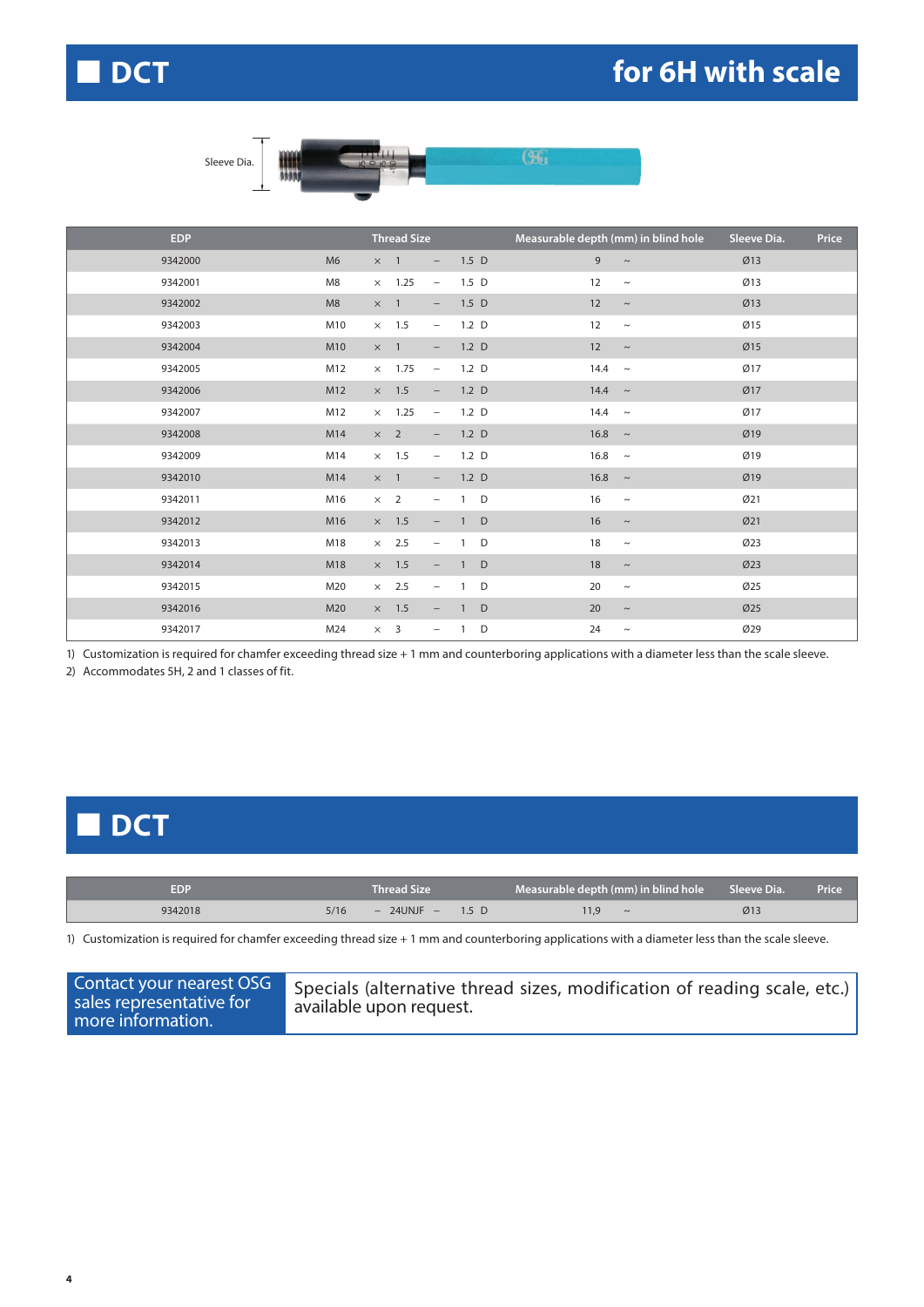# **OSG Thread mill lineup**

| <b>Product series</b> |                                                             | <b>Size Range</b>                                                    |                                                           | <b>Features</b>                                                                                                                                                                                                                                                                                                     |
|-----------------------|-------------------------------------------------------------|----------------------------------------------------------------------|-----------------------------------------------------------|---------------------------------------------------------------------------------------------------------------------------------------------------------------------------------------------------------------------------------------------------------------------------------------------------------------------|
| WX-ST-PNC-3P          | Thread mill for<br>small size                               | $M1,8 \sim M20$<br>MF $16 \sim MF 20$<br>$G1,8 \sim G2$              | B                                                         | • The 3-crest thread lenght reduces<br>cutting forces and applies a low load to<br>the tool and equipment.<br>A short overall lenght of 40mm for<br>superb ease of use.<br>• The WXS Coating, with a proven track<br>record on end mills for high hardened<br>materials, and an exclusive carbide base<br>material. |
| <b>WH-VM-PNC</b>      | for Small Diameter                                          | $S1 - 1.4$<br>$M1 \sim 1.8$<br>$M2~5$ No.8                           | $\mathbb{R}$<br>B                                         | • Available from M1, 0.25 pitch<br>small-diameter threads<br>· Suitable for carbon steels, stainless<br>steels, castings and non-ferrous<br>metals<br>• Cuts hardened steels exceeding 50HRC<br>and heat-resistant alloys<br>(M2 and larger)<br>· Suitable for metric, S and unified<br>threads                     |
| <b>WX-ST-PNC</b>      | for Steels                                                  | M6~M24<br>U/UNJ $1/4$ ~1<br>R/RC 1/16~2<br>RP/G 1/16~2<br>NPT 1/16~2 | <u>נות וניני ייני ש</u><br>$^{\circ}$<br><b>Tungummmm</b> | • Available from M6, 0.75 pitch threads<br>• Suitable for carbon, stainless and<br>hardened steels (up to 45HRC)<br>• With/without coolant hole<br>• Newly expanded with pipe<br>thread mills                                                                                                                       |
| <b>WXO-ST-PNC</b>     | for Steels with<br><b>Internal Coolant</b><br>Supply        | $M6 \sim M27$                                                        | $\cdot$ . The component component $\cdot$<br>$\mathbb{R}$ |                                                                                                                                                                                                                                                                                                                     |
| <b>WX-PNC</b>         | for Nonferrous<br>Metals and<br><b>Heat-Resistant Alloy</b> | $M6 \sim M27$<br>UNF/UNC<br>$1/4 \sim 7/8$<br>RC 1/8~2<br>NPT 1/16~2 | $\mathbb{R}$                                              | • Available from M6, 1 pitch threads<br>• Suitable for non-ferrous metals and<br>heat-resistant alloys<br>• For metric, unified and pipe thread<br>mills                                                                                                                                                            |

\* Planet Cutter is a registered trademark of OSG Corporation.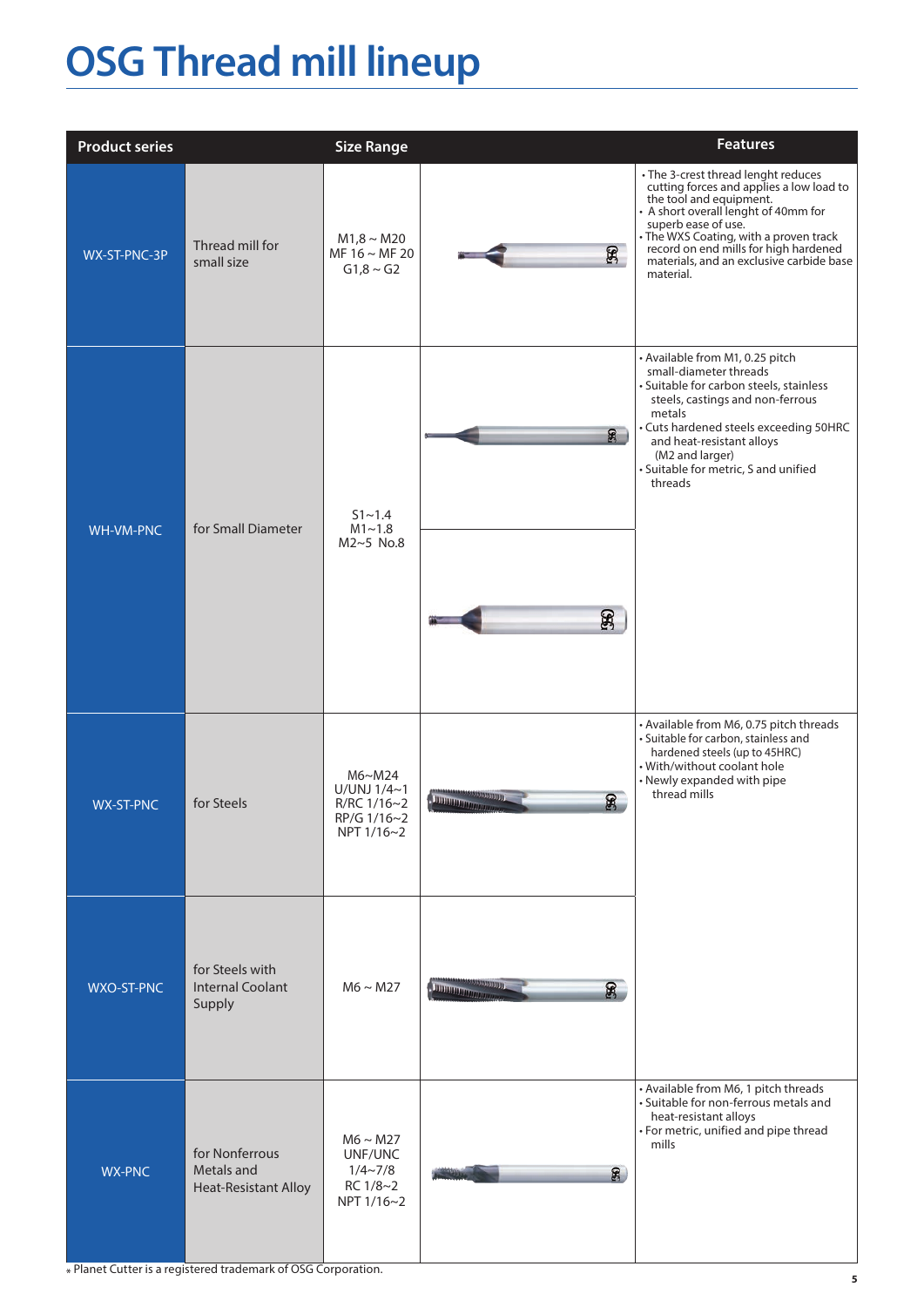# **Support tools for your thread milling needs**

### **RPRG**

### **RPRG is the reference value of tool radius offset**

Conventionally, the tool radius was entered during setup as a parameter of the NC system, which was corrected by checking the thread with a gauge. However, it has become possible to reduce the checking and correction simply by entering the RPRG value indicated on the tool shank.



- RPRG is reference values. Optimal values for actual cutting depend on the machining environment. Determine optimal values after trial cutting.
- RPRG values are optimally established to achieve ISO:5H (formerly Grade 1) internal thread limits for metric threads and ANSI:3B internal thread limits for unified threads. RPRG values established for taper pipes (R/Rc) are effective when using the thread milling NC code generator software ThreadPro available on our website.
- For diameters of thread mills, RPRG values are calculated based on the minimum cutting bore diameter (the minimum cutting internal thread size of the tool diameter). To cut other diameters, it is necessary to use a smaller value than RPRG.
- RPRG values are indicated on tool shank manufactured from November 2014.
- \* Planet Cutter is a registered trademark of OSG Corporation.

## **ThreadPro**

### **Thread milling NC Code Generator Software**



- Available in 12 different languages
- Supports 8 NC programming languages
- Incorporates RPRG<sup>\*</sup> value to further simplify process

\* RPRG = reference value of tool radius offset





**6**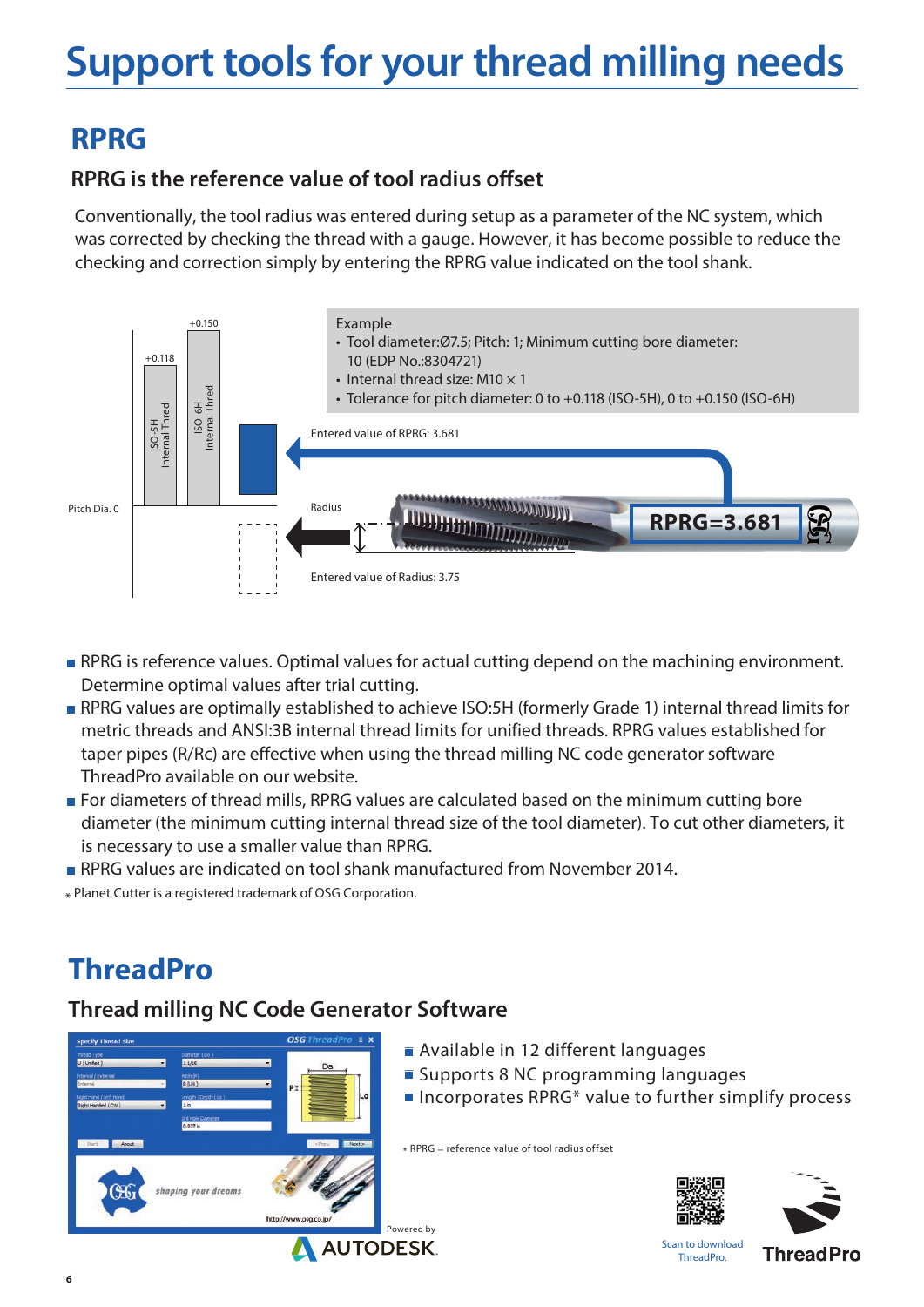# **Tools for the gauging of threads**

| LG                  | threads    | Limit gauges for screw |
|---------------------|------------|------------------------|
| for Internal thread |            | for External thread    |
| GO side<br>(96)     | NO GO side | GO side<br>NO GO side  |

Limit gauges for screw threads are graded in the same manner as screws. Screw threads are inspected according to two limits defined by GO and NO GO gauges. The Previous JIS gauge system provides two categories of NO GO gauges depending on the purpose of usage: machining and inspection. This classification is not used in the ISO system. Screw threads pass the inspection if the GO gauge, when screwed by hand without using excess force on the thread under test for the specified engagement length, goes over the entire thread length, and if the NO GO gauge, when screwed by hand without using excess force, enter on both sides by not more than two turns of thread (not more than three turns of thread in ANSI).



In September 1966, the JIS standard for parallel pipe threads was revised to incorporate ISO standards. As a result, JIS B 0202 (principally addressing mechanical joints) was added to the existing JIS B 0203 (principally addressing sealability). The revision involved radical amendments to the specifications for screw thread gauges. The JIS B 0253 (PS) for taper threads focused on sealability as a principal purpose. Since sealability is concerned with the combination of an external taper thread and a parallel internal thread, screw thread plug gauges survived while screw thread ring gauges were discontinued. Meanwhile, JIS B 2054 (PF) was established principally for mechanical joints. Subsequently, JIS B 0202 (Parallel pipe threads) was revised in 1982. Its main text sets out the content of ISO 228/1, using the thread symbol "G," while "PF" used in the previous JIS edition is specified in the Appendix. Furthermore, the main text of JIS B 0203 (Taper pipe threads) also sets out the content of ISO 7/1, using thread symbols "R," "Rc" and "Rp." Symbols "PT" and "PS" used in the previous JIS edition are specified in the Appendix to the standard.

#### **TG (R·PT)**

## Gauges for taper pipe threads **TG**



Gauges for taper pipe threads are used to inspect taper pipe threads and parallel pipe internal threads that fit taper threads. A taper thread plug gauge and a taper thread ring gauge form a pair of gauges for taper pipe threads. To inspect the manufacturing tolerance for an internal taper thread or external taper thread, the notch in the large end of a taper thread plug gauge or the small end of a taper thread ring gauge is referred to. When a taper thread plug or ring gauge is screwed up into or on an internal or external taper thread by hand, the pipe or pipe fitting passes the inspection if its end is within the range defined by the notch. The JIS standard for taper pipe threads was revised in 1982. Its main text sets out the content of ISO 7/1, using thread symbols "R," "Rc" and "Rp." Symbols "PT" and "PS" used in the previous JIS edition are specified in the Appendix to the standard. To inspect pipe threads specified in the revised JIS, gauges that bear the new thread symbols should be used.

#### **(NPT)** Gauges for ANSI Gauges for ANSI<br>taper pipe threads **TG**



Gauges for ANSI taper pipe threads (NPT) are used to inspect taper pipe threads (NPT) in general sealable parts. Various gauge specifications are in use for NPT gauges, some of which have notches, while others do not. Commonly used thread plug and ring gauges are provided with threestep notches (L1). If the inspected taper thread conforms to the standard dimensions, the pipe end stops at the BASIC position, which is the middle notch on the gauge. The other two notches indicate the maximum and minimum allowed dimensions.

#### **(NPTF)** Gauges for ANSI taper pipe threads



Gauges for ANSI taper pipe threads (NPTF) are intended for threads used to join fuel or oil pipes in ships, automobiles, aircraft and etc. These threads are designed to achieve dry seal joints without using a sealing material. L1 plug and L1 ring are used to inspect the handtight length (L1) of external and internal threads. L3 plug and L2 ring are used to check the wrench-tight length (L3 and L2-L1) of external and internal threads. When the positional relationship of the notches of two gauges, L1 and L3 plugs, or L1 and L2 rings, is not more than a half turn, the degree of taper of the product is guaranteed.

\* We offer L1 gauges as standard stocked items. L2 and L3 gauges are made to order.